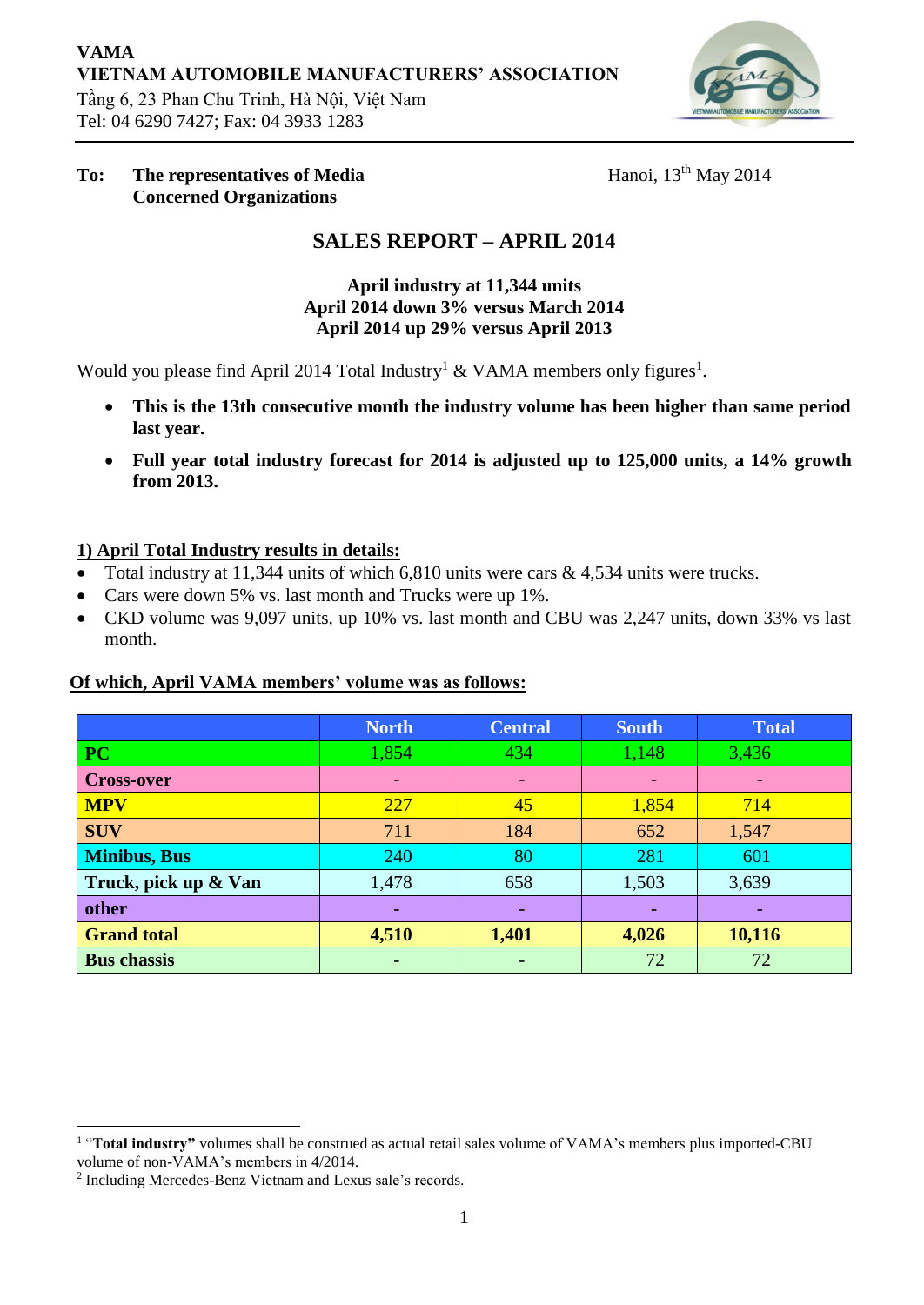#### **VAMA volume compared to last month & last year as follows:**

| <b>Comparison by month</b>            | <b>Apr-14</b> | <b>Apr-13</b> | Mar-14       | <b>Difference</b><br><b>April-14vs</b><br>April-13 | <b>Difference</b><br>April-14<br>vs March-<br>14 |
|---------------------------------------|---------------|---------------|--------------|----------------------------------------------------|--------------------------------------------------|
| Total(1)                              | 10,116        | 8,002         | 9,313        | 26%                                                | 9%                                               |
| $SUV/MPV/Cross-over (Xe 2 càu/Xe da)$ |               |               |              |                                                    |                                                  |
| $\frac{d\mu}{g}$                      | 2,261         | 1,869         | 2,086        | 21%                                                | 8%                                               |
| Passenger Cars (Xe du lich)           | 3,436         | 2,578         | 3,222        | 33%                                                | 7%                                               |
| Comm. Vehicles (Xe thương mại)        | 4,240         | 3,453         | 3,840        | 23%                                                | 10%                                              |
| Other (Xe loai khac)                  | 0             | $\mathbf 0$   | $\mathbf{0}$ |                                                    |                                                  |

## **2) Year-to-Month April Total Industry results in details:**

- Total Industry in YTM Apr.2014 is up 36% vs last year.
- Car was up 43% and Truck was up 24% vs last year.



#### • In YTM Apr.2014, CKD was up 24% and CBU was up 89% vs last year.